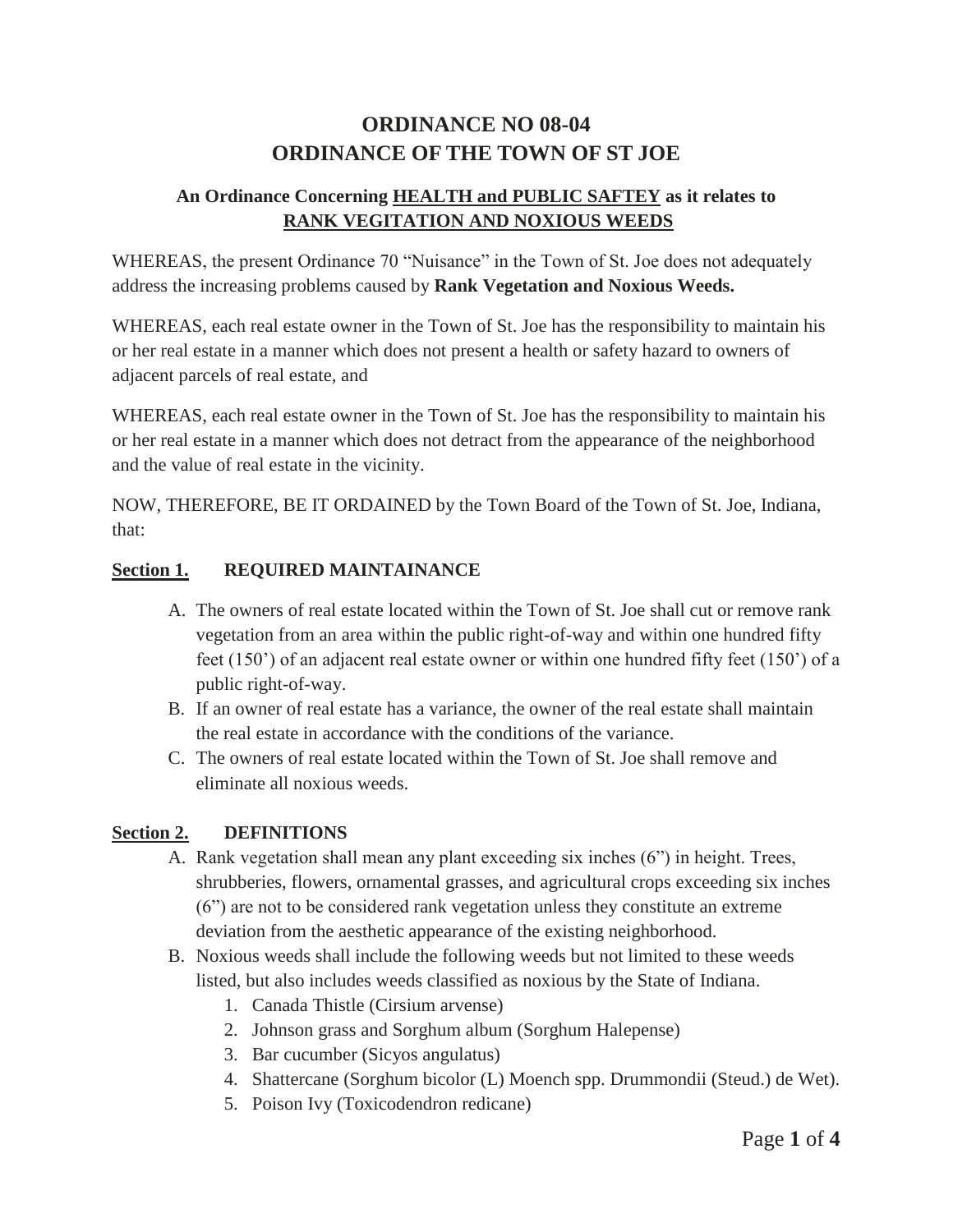- 6. Poison Sumac (Rhus Glabra)
- 7. Poison Oak
- 8. Quackgrass (Elytrigia repens)
- 9. Carolina horsenettle (Xanthium strmarium)
- 10. Cocklebur (Xanthium strmarium)
- 11. Wild Mustard (Brassiac kaber var. pinnatifida)
- 12. Dandelions
- C. Wooded areas shall mean an area densely covered with trees, and
- D. Wetlands shall mean a swampy or marshy area and include the areas immediately surrounding ponds, river beds, and streams.

#### **Section 3. EXCLUSIONS**

This ordinance shall not apply to:

- A. Wooded areas;
- B. Wetlands; or
- C. Wildlife projects conducted and funded by educational institutions or local, state or federal government entities.

### **Section 4. INVESTIGATION**

An owner of real estate within the Town of St. Joe or residents of the Town of St. Joe may file a written complaint with the Town Clerk Treasurer. The Clerk will refer the complaint to the Town Board Members or the Town Manager to investigate. If the investigation indicates that there is a violation of the ordinance significant enough to warrant enforcement, the Clerk Treasurer will issue a notice to the owner in accordance with Section 5. The town may initiate an enforcement action on its own without a complaint being filed with Clerk Treasurer if the town becomes aware of a violation of the ordinance which the town believes is significant enough to warrant enforcement.

## **Section 5. NOTICE OF VIOLATION**

Upon discovering a parcel of real estate containing rank vegetation, unmanaged or neglected vegetation growth, noxious weeds. The Town Board shall instruct the Clerk Treasurer to give the owner of the real estate a written notice to cut and remove rank vegetation, remove or eliminate the noxious weeds. The owner shall have five (5) business days to abate the violation from the real estate. Service of this notice is adequate if given to the owner of the real estate in person or sent by first-class mail. To the owner at the address listed with the DeKalb County Auditor's Office.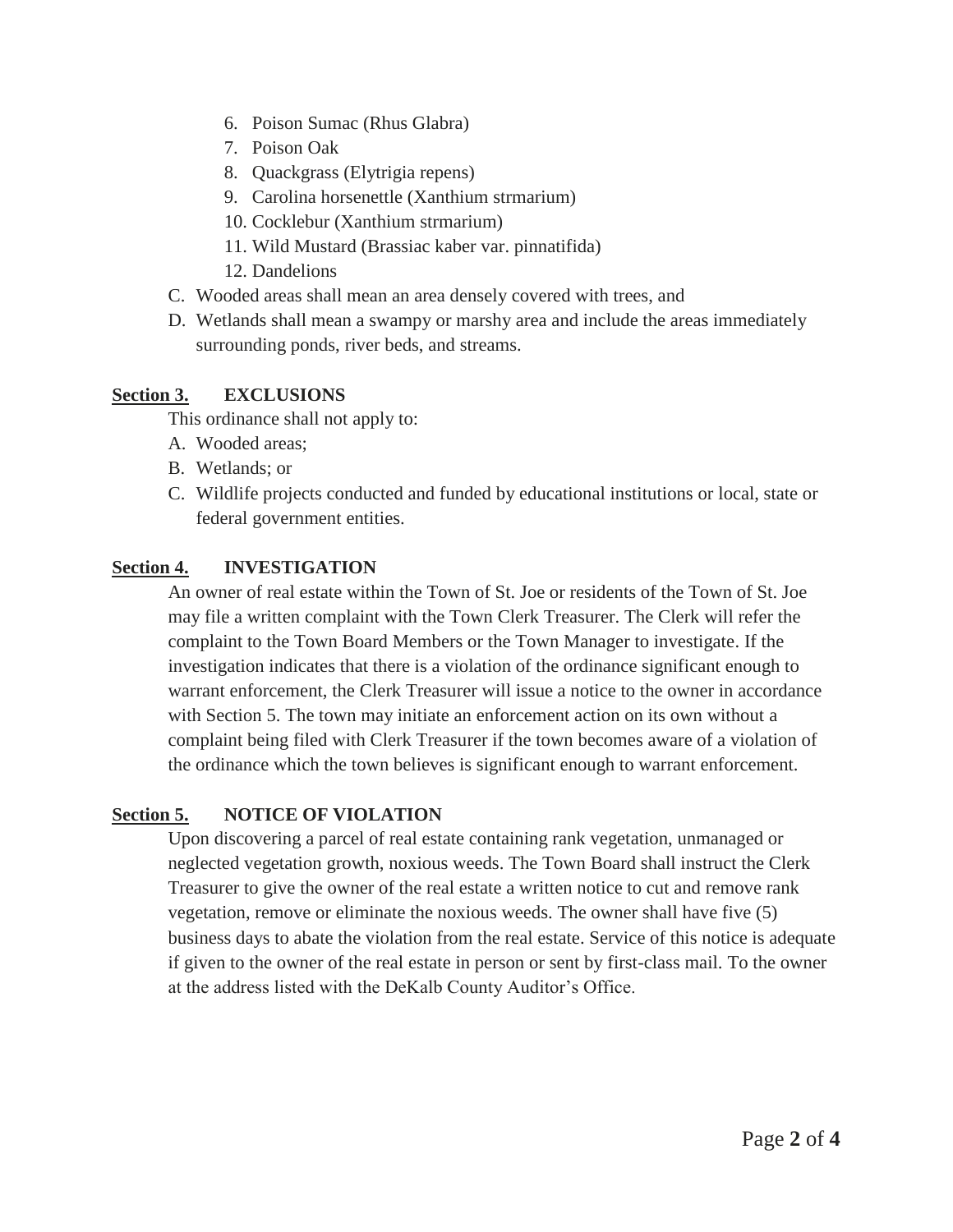#### **Section 6. FAILURE TO COMPLY**

Should any person who has been provided written notice fail, neglect, or refuse to cut or remove the rank vegetation and/or fail, neglect or refuse to remove and eliminate the noxious weeds from the real estate within five (5) business days as required by the notice, a representative of the Town of St. Joe may enter upon the premises and cause the rank vegetation to be cut or removed and/or cause the noxious weeds to be removed and eliminated.

#### **Section 7. BILL ISSUED TO OWNER**

In the event the Town of St. Joe is forced to cut or remove rank vegetation and/or remove and eliminate the noxious weeds, the Clerk-Treasurer shall issue a bill to the owner of the real estate for Seventy-five Dollars (\$75.00) or the actual cost of the abatement, if greater. The Clerk Treasurer shall keep record of the billing and collect the same as the Clerk Treasurer does other charges of the Town. Payment shall be due to the Clerk Treasurer fifteen (15) days after the bill is mailed to the owner.

#### **Section 8. FAILURE TO PAY**

If the owner fails to pay the bill within thirty (30) days, the city may collect the bill in any manner available by law. The Clerk Treasurer may also certify to the DeKalb County Auditor the amount of the bill plus any additional administrative costs incurred in the certification. The Auditor shall place the total amount certified on the tax duplicate for the property affected, and total amount, including any accrued interest, shall be collected as delinquent taxes and shall be disbursed to the general fund of the Town of St. Joe as provided by IC 36-7-10.1-4.

#### **Section 9. OTHER ORDINANCES**

All ordinances and parts of ordinances inconsistent or in conflict with terms of this ordinance are repealed to the extent of such inconsistency or conflict. This ordinance specifically repeals Ordinance 70, as it relates to Rank Vegetation and Noxious Weeds.

#### **Section 10. EFFECTIVE DATE**

This ordinance shall be in full force and effect from and after its passage and adoption, approval and publication according to the laws of the State of Indiana. This Ordinance is duly passed by the St. Joe Town Board of St. Joe, Indiana March 10, 2008